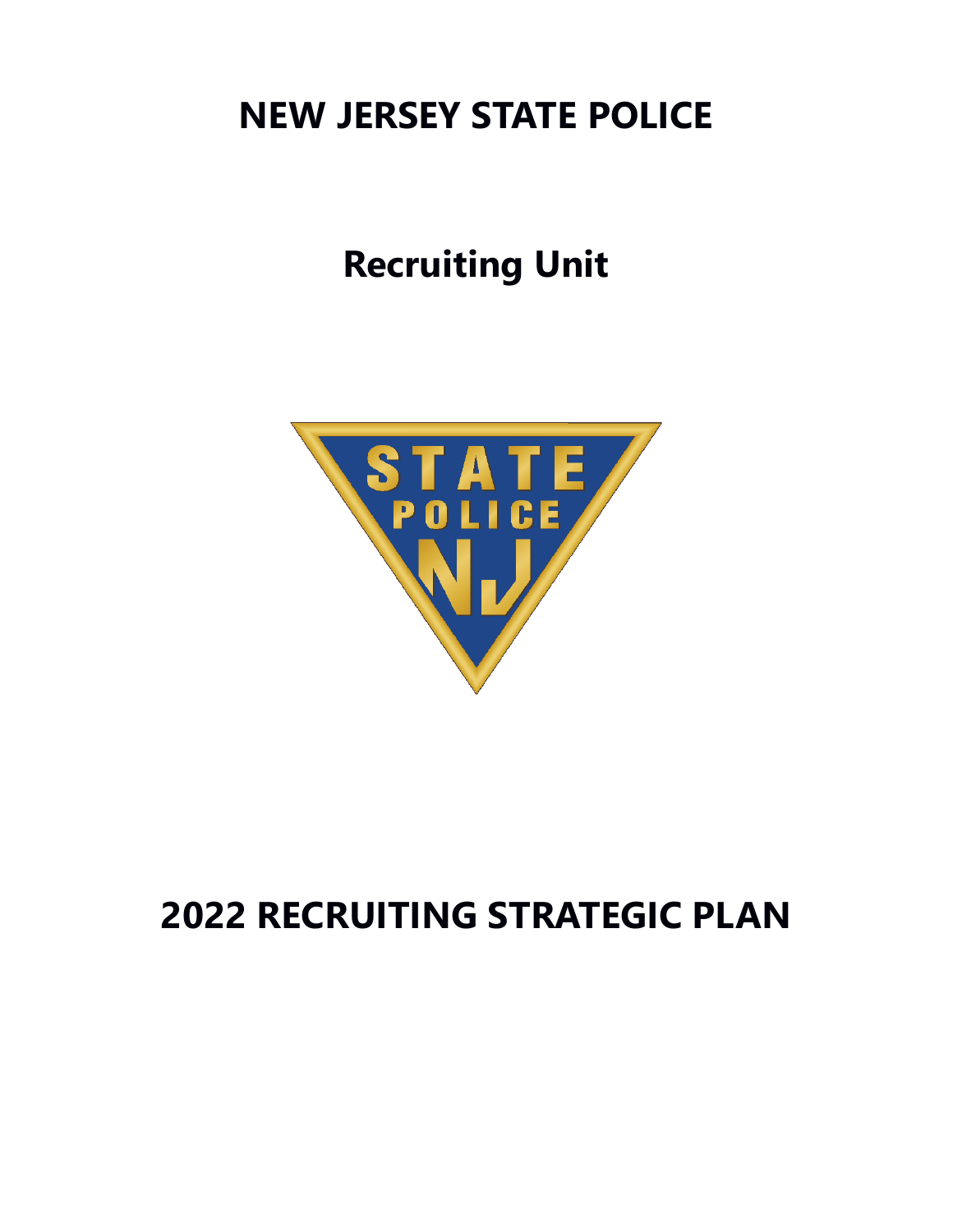## **Table of Contents**

| <b>Introduction</b>                    |    |
|----------------------------------------|----|
| <b>Executive Summary</b>               | 4  |
| <b>Mission</b>                         | 5  |
| <b>Strategic Focus Areas</b>           | 6  |
| <b>Recruiting Goals and Objectives</b> | 8  |
| <b>Summary</b>                         | 12 |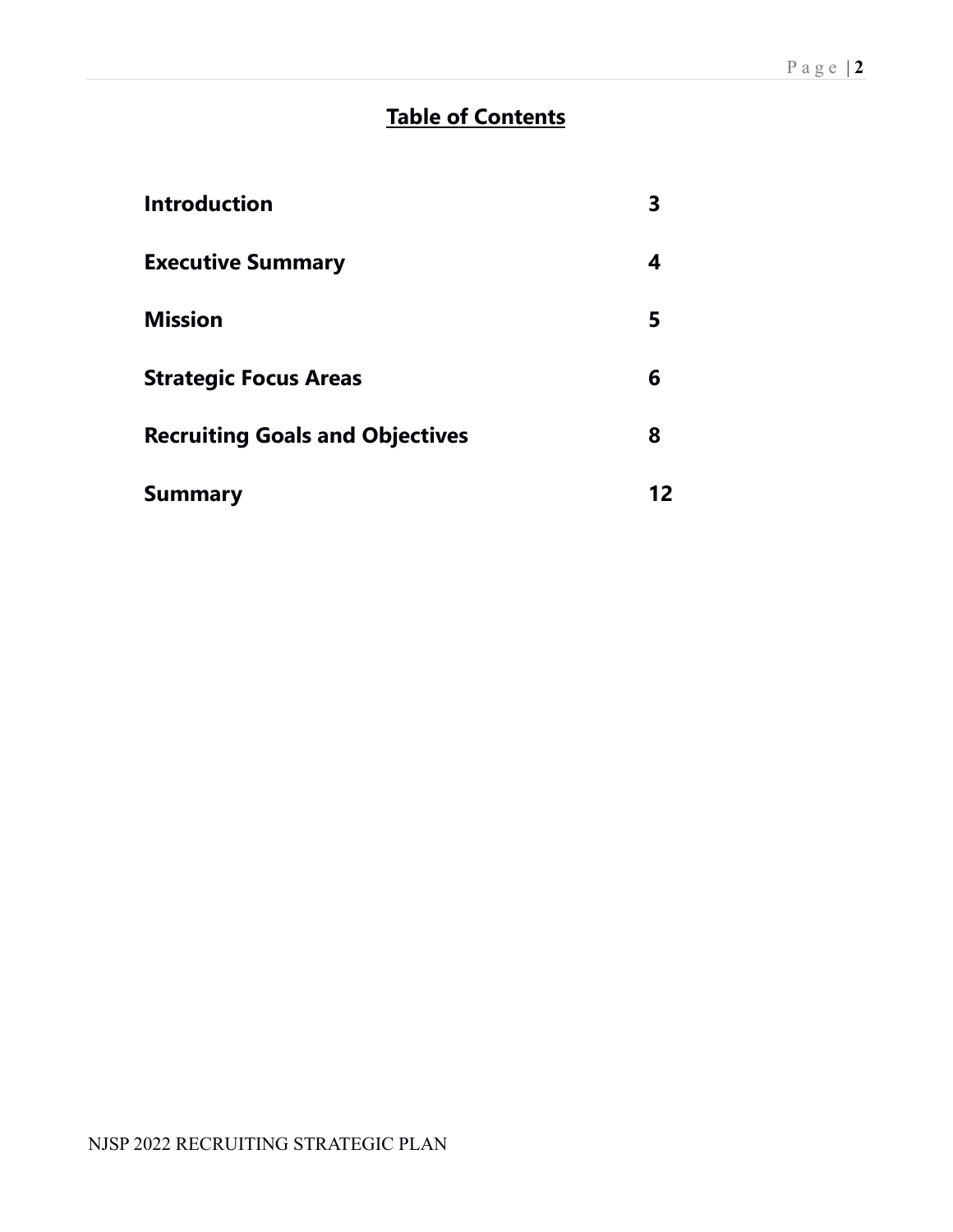## **INTRODUCTION**

The Recruiting Unit will continue to solicit qualified candidates who reflect the diversity of the population of the State of New Jersey. In 2021, the Recruiting Unit maintained continuous engagement with potential applicants, bolstered the Recruiting Unit database, and administered and participated in the mentoring program for the recruits of the 161<sup>st</sup>, 162<sup>nd</sup>, and currently the 163<sup>rd</sup> State Police Classes. Although we continue to fulfill the initiatives set forth in previous strategic plans, we endeavor to enhance our efforts to recruit, mentor, and assist qualified applicants in the successful completion of the New Jersey State Police Academy.

The members of the Recruiting Unit are actively identifying candidates who meet the academic, physical, and background criteria established in the selection process standards. The Recruiting Unit works closely with our partners within the Division, such as the NJSP Division Staff Section, to address any identified underrepresented groups. In order to address any potential underrepresentation as it relates to our hiring practices, the Recruiting Unit has established partnerships with community and civic organizations throughout the state who assist us with attracting candidates from historically underrepresented communities. We work closely with our partners in a myriad of ways such as strategy planning, cohosting events, and community input regarding our recruiting process.

Recruiters are continuously seeking individuals who are suitable to move forward the Division's various missions such as crime prevention, community engagement, and intelligence-led policing.

In order to adapt to the COVID pandemic, the Recruiting Unit is currently developing innovative ways to attract candidates. One of the most effective methods of attracting candidates during the 2021 recruiting period was the use of virtual meetings, which kept candidates engaged and abreast of the changes in the New Jersey State Police hiring and academy training processes. The Recruiting Unit plans to continue to utilize virtual career nights in addition to our regional in-person events. Additionally, the Recruiting Unit intends to increase live Q&A sessions on Division's social media platforms as well as developing engaging video products to attract candidates.

The Recruiting Unit will continue to provide information and resources that can assist candidates with successfully passing every aspect of the selection process, which includes the physical qualification test, the written examination, the background investigation, the Candidate Review Board (the interview phase of our selection process), and pre-service training at our academy. The Applicant/Recruit Mentor Program, which is administered by the Recruiting Unit, provides guidance and mentorship to candidates from the beginning of our selection process and continuing throughout pre-service training as recruits in our academy. Our mentor program aims to not only enhance our hiring practices, but to provide support and guidance to applicants to maximize retention both during pre-service training and after enlistment.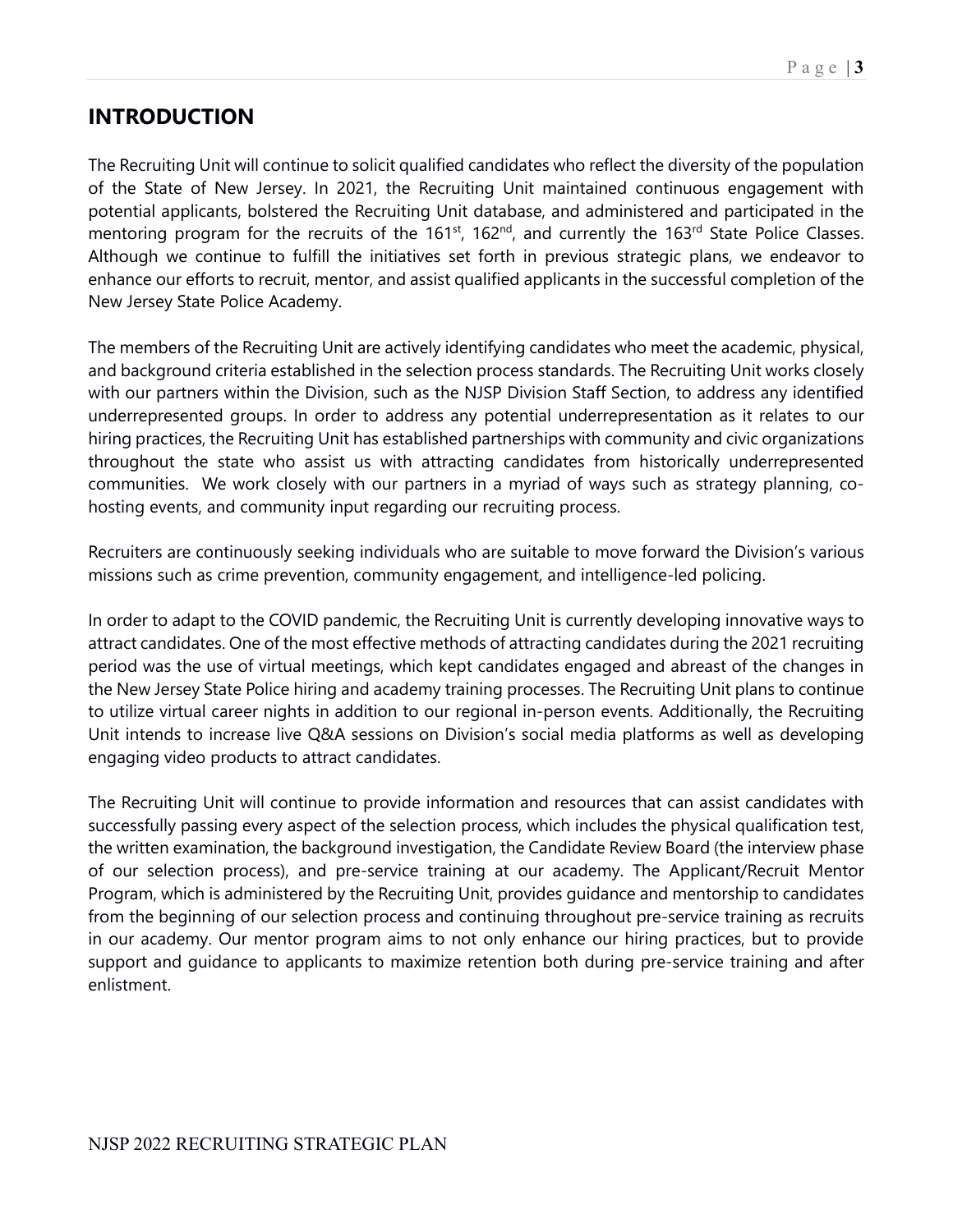### **EXECUTIVE SUMMARY**

The Recruiting Unit is responsible for providing a diverse pool of qualified applicants, reflective of the demographics of the State of New Jersey. In order to fulfill this responsibility, the unit is divided into three regions: North, Central, and South. Additionally, the Recruiting Unit is responsible for the Museum and Learning Center, which includes the maintenance of the facility, exhibits, and Memorial Columbarium grounds, as well as scheduling and set up for meetings, planning and execution of division wide events, oversight of the Jones Farm inmate work detail, and the Division Internship Program. Unit members also assist the Selection Process Unit with processing applicants during all phases of the hiring process also known as the Applicant Selection Process.

The Recruiting Unit intends to highlight the multitude of specialized assignments that the Division offers, which is why we require support from all branches of the Division if our mission is to be successful. The members assigned to the Recruiting Unit and who will be specifically responsible for the implementation of this strategic plan are:

LT Jeffrey Flynn #6402 SFC Alina Spies #7036 SGT Sabrina Sanchez #7684 Tpr. II Tyree Cooper #7379 Tpr. II Gene Hong #7487 Tpr. II Oriana Smith #7695

\*Working hand in hand with the Recruiting Unit is the Outreach Unit which is comprised of another 12 enlisted members.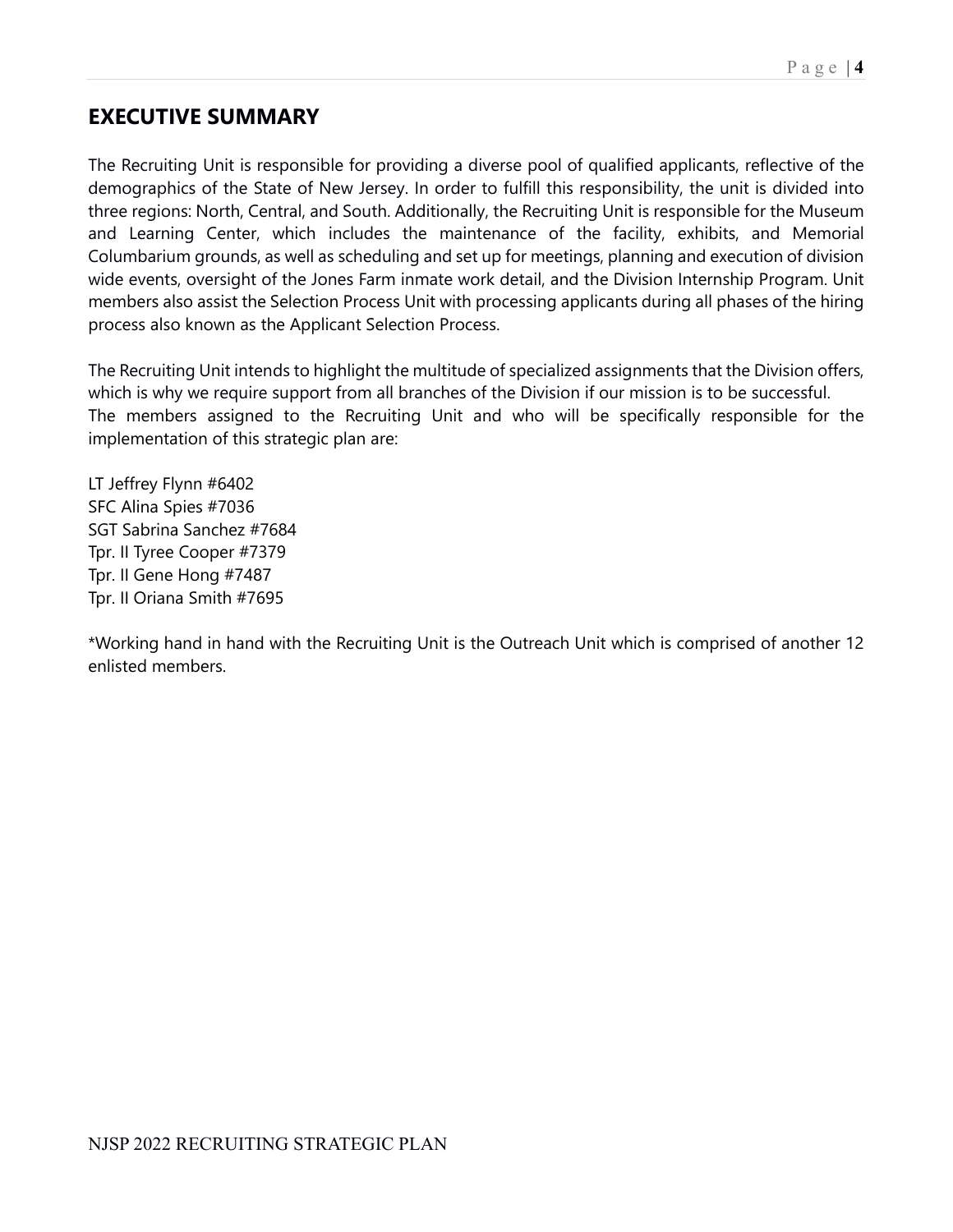## **MISSION**

The Recruiting Unit is committed to identifying and mentoring qualified applicants, representative of the demographics of the State of New Jersey, who have the desire, skillset, and mental stamina necessary to successfully complete the rigorous training at the New Jersey State Police Academy.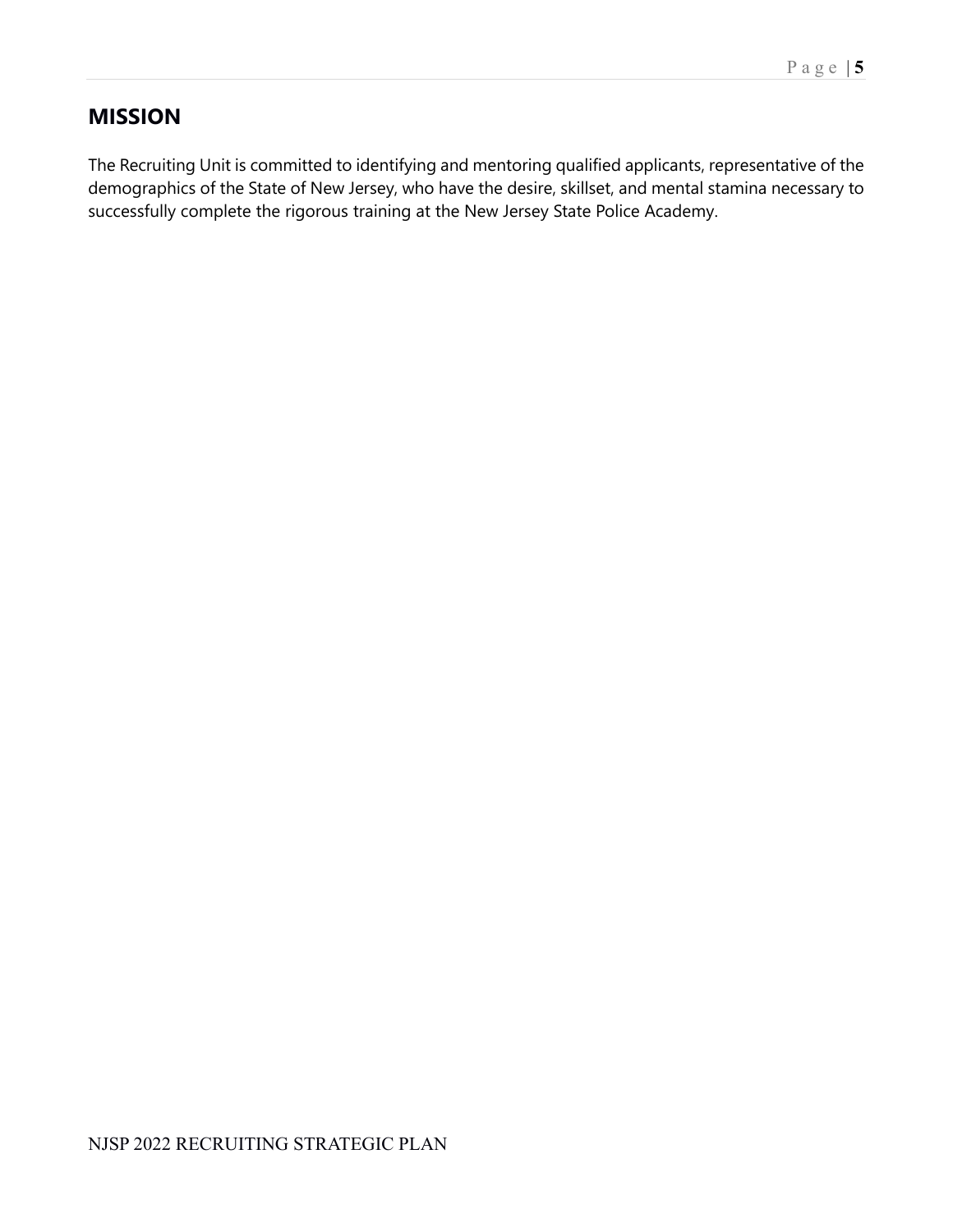## **STRATEGIC FOCUS AREAS**

- Utilize experienced and passionate recruiters.
	- o Recruiters are consistently invited back to recruiting events previously attended.
	- o Commitment to recruiting qualified applicants.
	- o Recruiters meet with applicants to discuss career development.
	- o Enlist the support of senior ranking members from diverse backgrounds at recruiting events to share their experiences.
	- o Reinforce the diversity recruiting goals through the enlisted member.
	- o Solicit members of organizations who can identify candidates and make referrals to the Recruiting Unit.
- Utilize a database to maintain constant contact with applicants.
	- o Recruiting Unit maintains internal database that captures applicants' information.
- Highlight the 120 different career paths.
- The NJSP is highly respected throughout the country.
	- o Collaborate with outside agencies.
	- o Consistently disseminate recruitment information statewide to law enforcement agencies, volunteer emergency medical services (EMS) and fire departments.
- Exciting career with new experiences daily.
- Collaboration with other units and Troopers to get goals accomplished.
- Social Media usage (active Recruiting Facebook page).
- Competitive starting salary (\$64,955.99) and Job Security.
- Applicant/Recruit Mentor Program.
- Recruit salary increased to \$1175 biweekly.
- Ability to reach applicants outside of the state by use of online media, which creates a larger pool of desired candidates.
- Initiate outreach to organizations and groups such as colleges and universities, civic organizations, religious groups, health and fitness centers, police and military organizations, and fraternal groups focusing on diversity to host virtual career fairs for their respective agencies.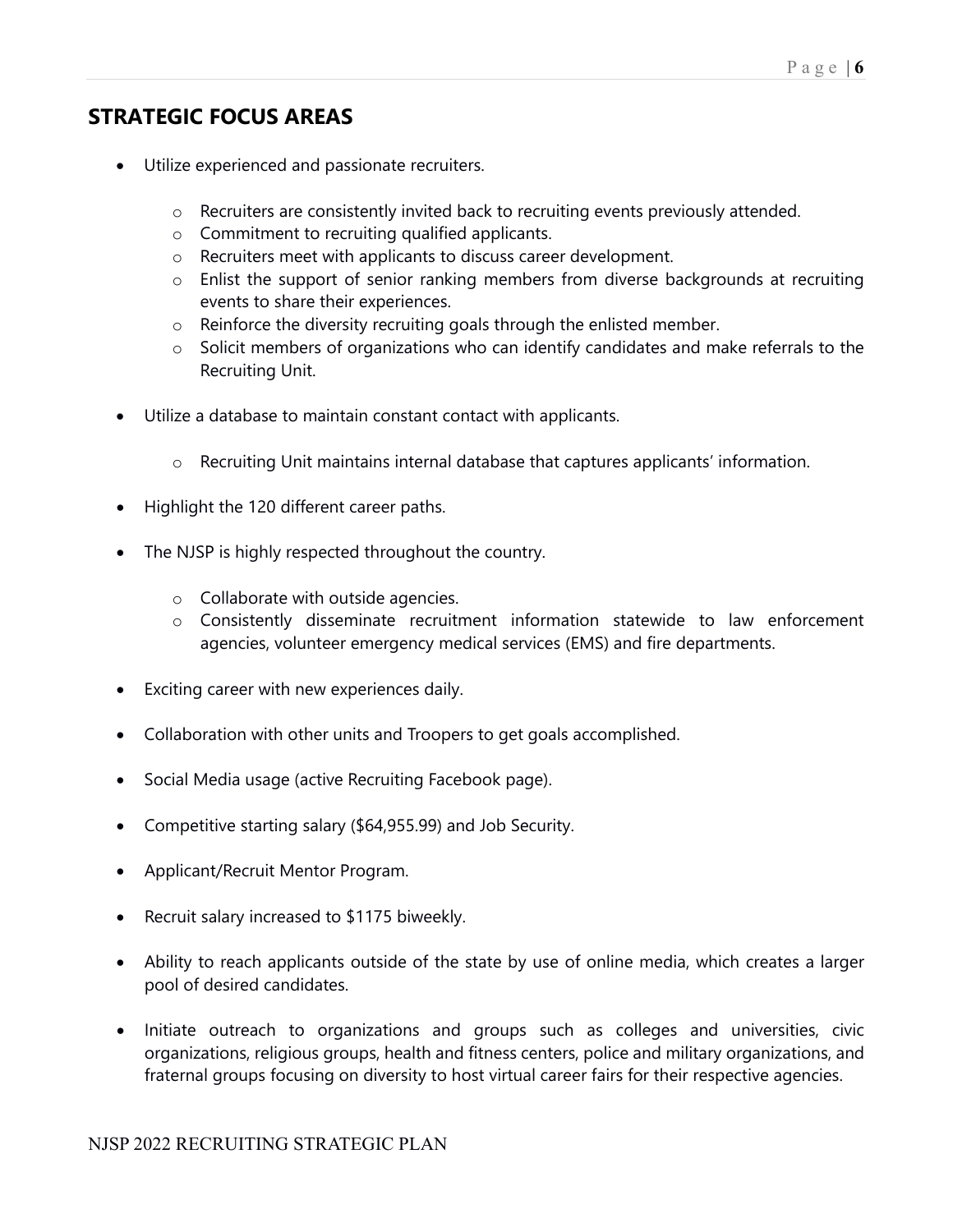- o Attend college and university virtual sponsored career fairs.
- o Conduct visits by female Troopers with athletic directors, coaches, and female student athletes on intercollegiate sports teams throughout the region.
- o Continuously contact Troopers who are alumni or have fraternal affiliation with institutions to assist with soliciting students from their colleges.
- Attend virtual military job fairs and out-processing to attract qualified military applicants by specifically partnering with the New Jersey State Police military liaison for military contacts.
	- o Provide information regarding preference for veterans.
- Establish diverse internal focus groups to assist with recruiting strategies.
- Utilize social media to attract candidates, conduct Q&A sessions, provide updates to the selection process, and provide information regarding health and fitness.
	- o Use web-based applications to conduct virtual mentoring sessions.
- Hold virtual community events to educate the community leaders on our State Police requirements.
	- o Commence field recruitment at targeted locations, identified by use of statistical data as well as through outreach to community leaders and partners.
- Hold a female in law enforcement in-person and virtual event(s) for potential applicants.
	- o Request the assistance of the New Jersey Women in Law Enforcement (WLE), the National Center for Women and Policing (NCWP), the National Association of Women Law Enforcement Executives (NAWLEE), and the Mid-Atlantic Association of Women in Law Enforcement (MAAWLE).
- Collaborate with the Selection Process Unit and Training Bureau to identify key information to provide to applicants.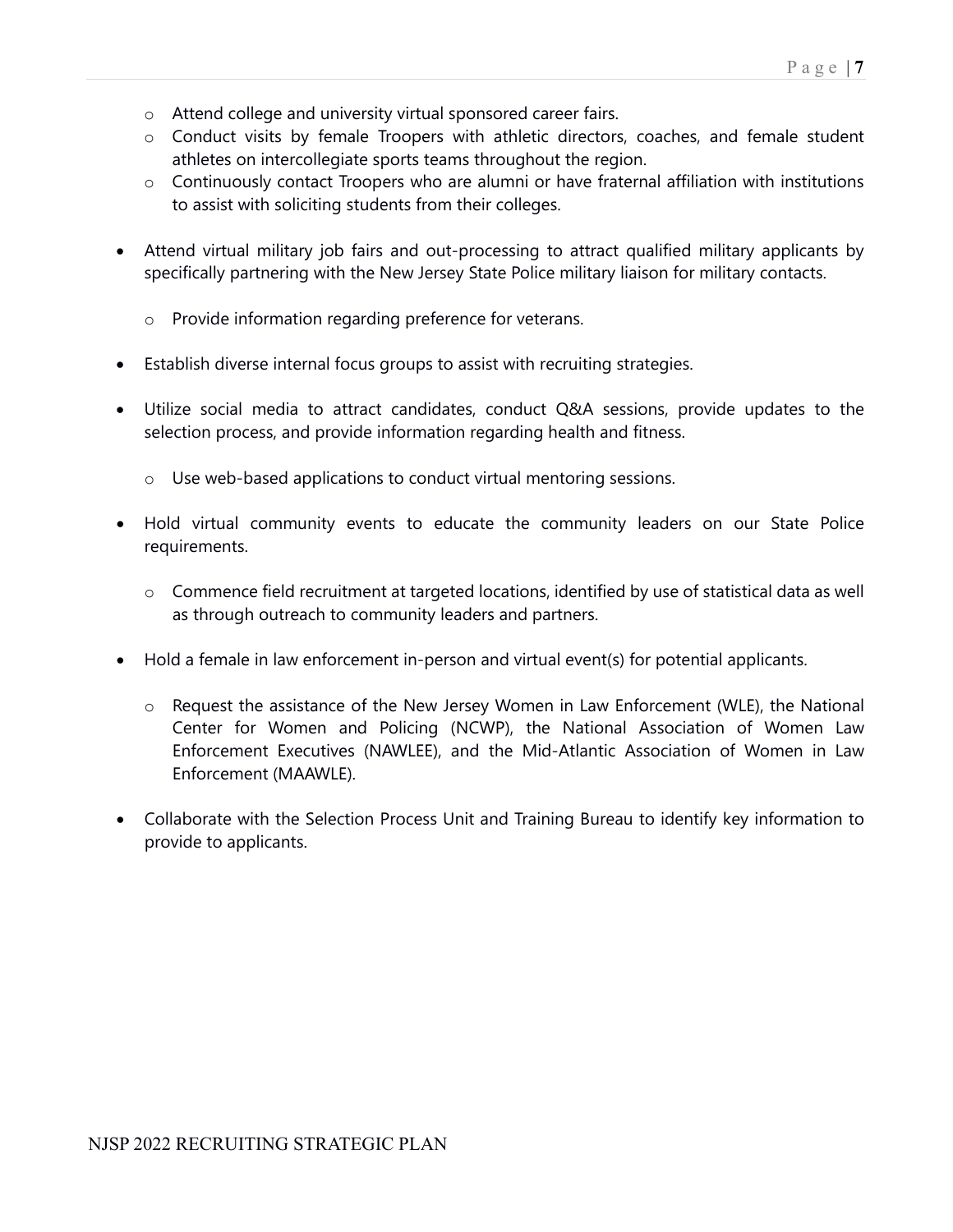## **RECRUITING GOALS AND OBJECTIVES**

#### **Goal #1 – Identify individuals with characteristics consistent with the NJSP ideal candidate.**

#### Objective #1

*Identify "measurable facts" of qualified candidates*

- Persistent, continual academic achievements.
- Accomplished background in fitness and athletics.
- Continual involvement in volunteer, leadership, and community programs.
- Employment consistent with public and community service.
- Military based service and training.
- Practical and professional expertise from previous career paths and training.

#### Objective # 2

#### *Update recruitment materials*

Strategy  $#1$  – Create electronic recruitment brochures to post on the New Jersey State Police social media pages and colleges and community websites.

 $Strategy #2$  – Review all material to ensure the information is current and accurate. Update as needed.

Strategy #3– Determine the number and type of recruitment materials, including exhibit promotional "give-aways," and funds needed to have the necessary materials printed and mailed to organizations, colleges and universities.

• Evaluation Criteria – Obtain employee and candidate feedback on revised recruitment materials.

#### Objective # 3

#### *Personalize the recruitment process*

 $Strategy #1$  – Utilize the recruiting database to collect and update candidate information.

Strategy  $#2$  – Send out monthly emails to candidates providing them with general information about the recruitment and selection processes.

<u>Strategy #3</u> – Schedule open houses for candidates and their families to attend a recruitment presentation and tour the museum.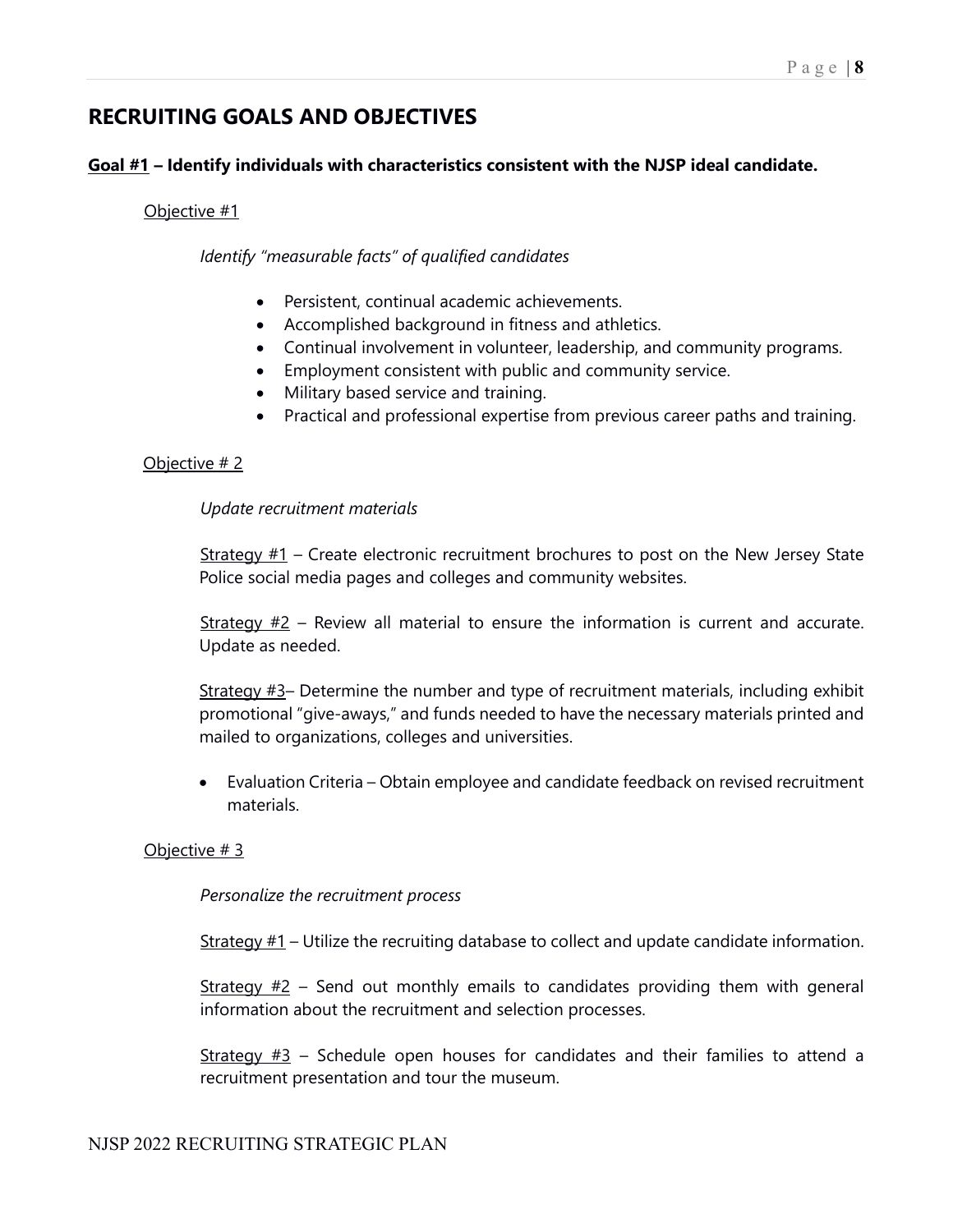Strategy  $#4$  – Schedule bi-monthly career nights for candidates to attend a recruitment presentation and tour the museum.

Strategy #5 – Schedule virtual career development sessions for candidates and in person sessions at the New Jersey State Police Museum and learning center to keep potential candidates engaged in the process.

• Evaluation Criteria – Obtain feedback from candidates about how well the emails, personal contact, and open houses met their needs.

#### **Goal #2 – Recruit a pool of diverse candidates reflective of the demographics of the State of New Jersey.**

- Work with the Diversity & Inclusion Unit (DIU) to identify underrepresented groups within the enlisted ranks. Under represented groups for the NJSP can be found at [www.](http://www.njoag.gov/policerecruiting)[njoag.gov/policerecruiting.](http://www.njoag.gov/policerecruiting)
- The DIU analyzes enlisted demographics monthly.
- The Recruiting Unit will strategically target efforts towards identified underrepresented groups via community partnerships, colleges, social media, etc. through ongoing year-round recruitment efforts.
- The recruiting program will be evaluated by recruit class demographic comparisons.
- The Recruiting Unit will determine if program goals are met based on recruit class comparisons and employ additional contingent measures to address deficiencies such as paid targeted social media ads, enlisting the help of the NJSP Citizens Academy, and enlisting the help of community and civic organizations.

#### Objective #1

*Identify specific approaches and organizations with whom to collaborate in order to target candidates from diverse communities*

Strategy  $#1$  – Compile a list of diverse community groups, including faith-based organizations, and invite them to informational meetings.

Strategy  $#2$  – Meet with leaders from the various communities to identify recruitment ideas throughout the state.

 $Strategy #3 - Create awareness of career opportunities within diverse communities, via$ social media.

#### Objective #2

*Identify specific approaches and organizations with whom to collaborate in order to attract female candidates*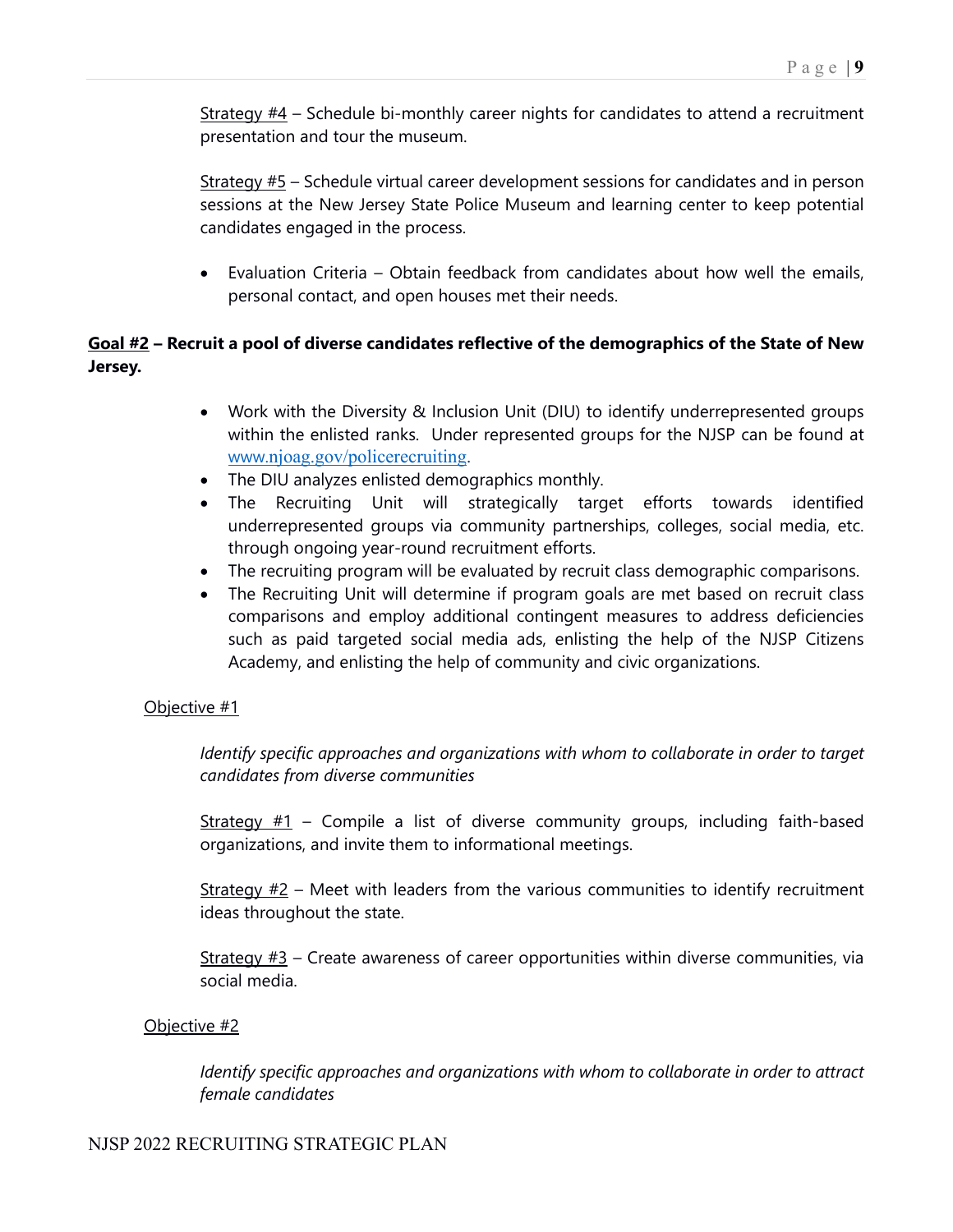Strategy  $#1$  – Conduct meetings with female Troopers to identify recruitment ideas to attract female candidates and organizations/groups within the community where prospective female candidates are located.

Strategy  $#2$  – Compile a list of community groups frequented by women, including faithbased organizations, and invite them to informational meetings.

<u>Strategy  $# 3$ </u> – Create awareness of career opportunities for women, via in person and through social media.

• Evaluation Criteria – Track the number of women who apply for Division positions and are subsequently hired.

#### **Goal #3 – Maximize the retention of applicants from diverse backgrounds. (What can we do to keep them interested in a career as a Trooper?)**

#### Objective #1

*Identify best practices to keep candidates engaged*

Strategy  $#1$  – Provide ongoing mentoring to candidates/applicants, recruits, and junior Troopers.

- Provide informational videos written materials regarding nutrition and physical fitness on our website.
- Provide information to applicants regarding the status of the selection process.

 $Strategy #2$  – Evaluation of data from prior recruiting cycles.

- Analyze statistics from initial application period through academy completion.
- Review recruit exit interviews.

#### **Goal #4 – Develop and implement best practices for the successful marketing of applicants for future employment with the New Jersey State Police.**

#### Objective #1

*Identify highly visible marketing and social media platforms*

Strategy  $#1$  – The Recruiting Unit will collaborate with academic, athletic, cultural, and

#### NJSP 2022 RECRUITING STRATEGIC PLAN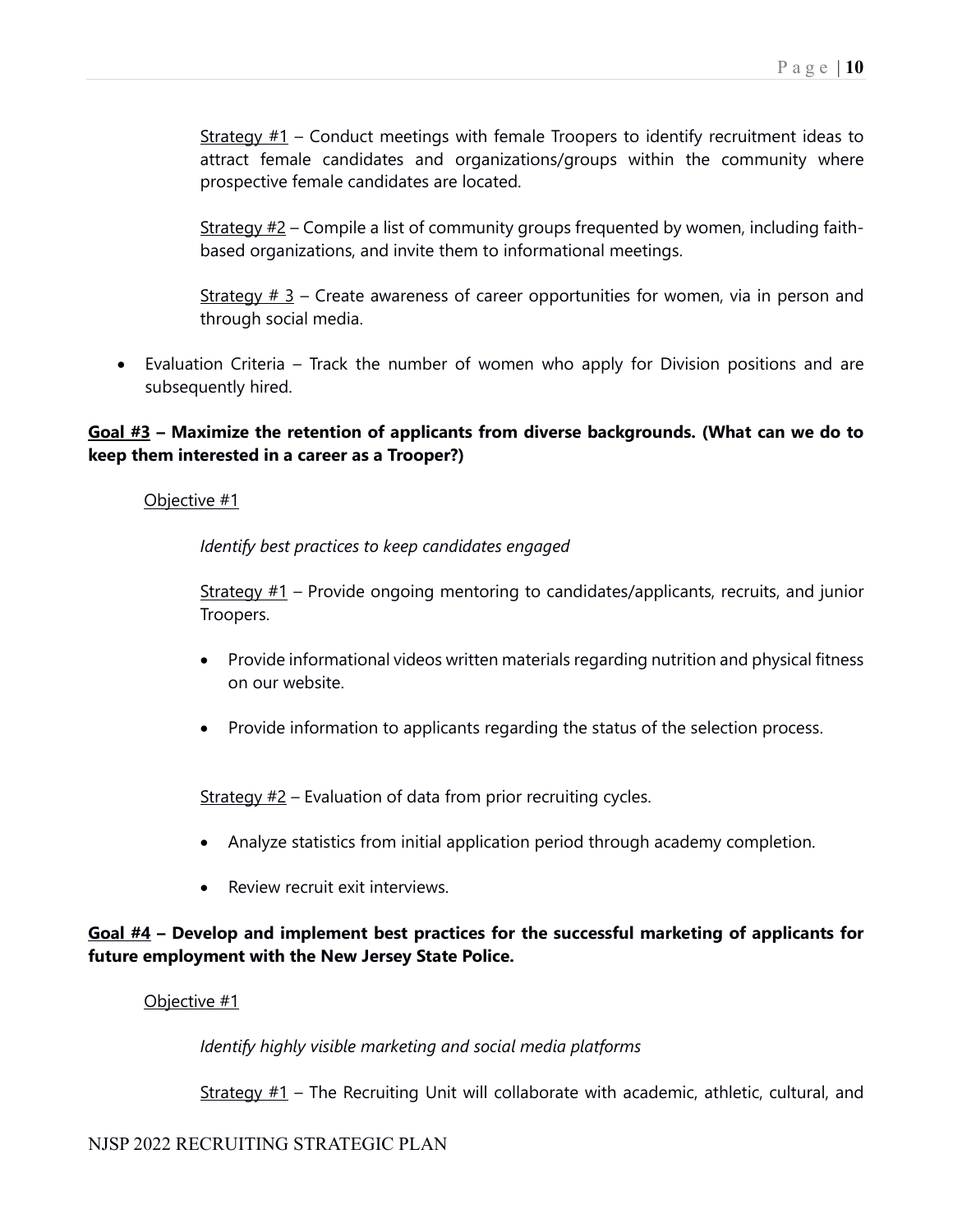civic representatives along with community and church leaders to promote the Division's recruitment campaign.

- Utilize Division resources to assist with recruiting strategies.
- Attend and conduct community activities in state police jurisdictions.
- Raise public awareness about Division activities such as the Internship Program, Trooper Youth Week, and the Explorer Program

Strategy  $#2$  – Social media and the Division's relationship with media personalities will be utilized to maximize outreach efforts throughout the state and in surrounding states.

- An advertising campaign will be developed and implemented to reach qualified applicants of diverse backgrounds.
- Evaluation Criteria Track the number of applicants who attend events or view social media platforms.